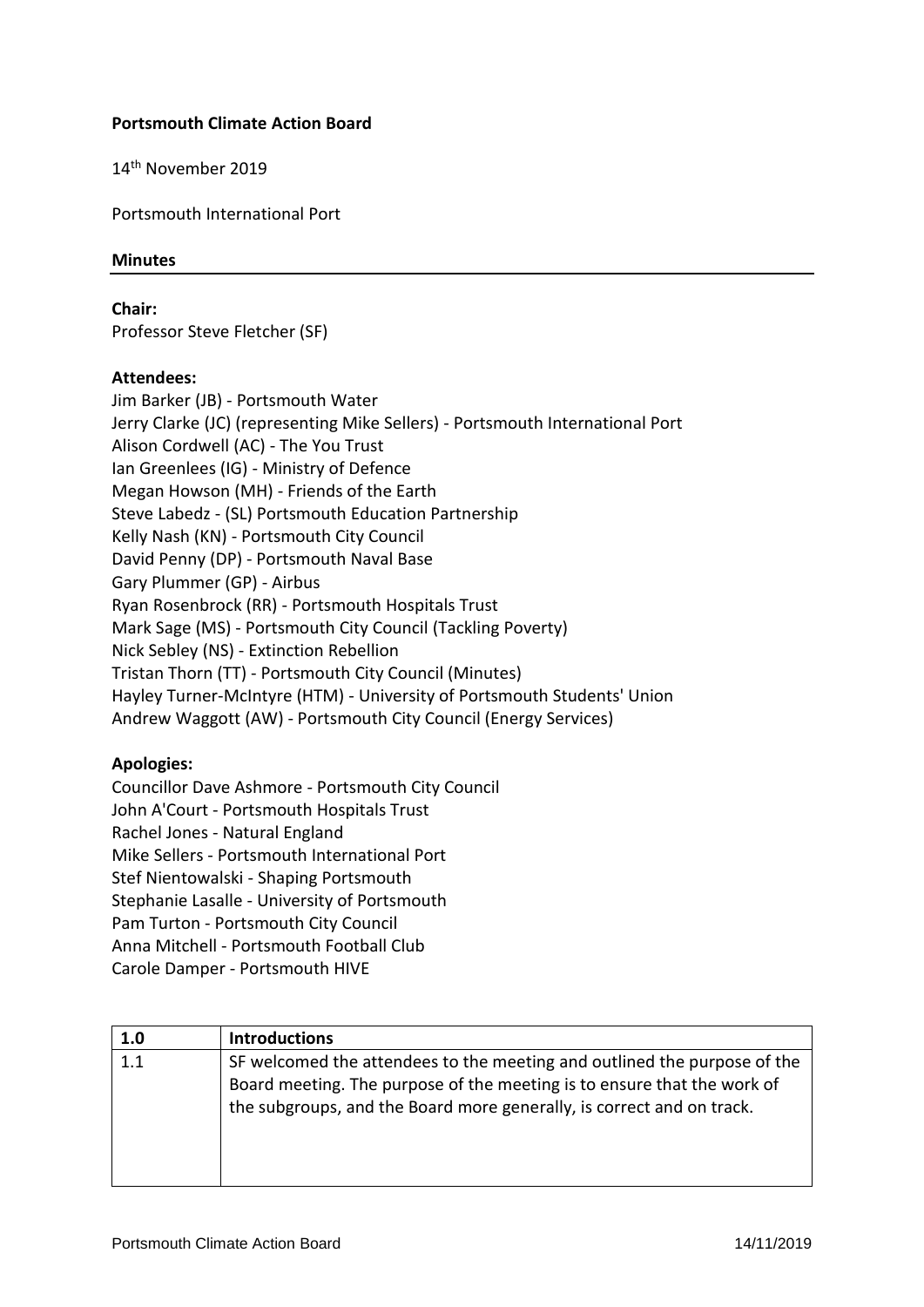| 1.2 | The minutes from the previous meeting were agreed and will now be                                                                                                                                                                                                                                                                                                  |
|-----|--------------------------------------------------------------------------------------------------------------------------------------------------------------------------------------------------------------------------------------------------------------------------------------------------------------------------------------------------------------------|
|     | published on the Portsmouth City Council (PCC) website.                                                                                                                                                                                                                                                                                                            |
| 2.0 | Feedback from the strategy subgroup                                                                                                                                                                                                                                                                                                                                |
| 2.1 | TT provided a short overview of the current strategy, that is:                                                                                                                                                                                                                                                                                                     |
|     | To hold a carbon audit to determine the cities baseline emissions and a<br>measure for progress.                                                                                                                                                                                                                                                                   |
|     | By outlining the core emitters the carbon audit will help to provide a<br>pathway to achieve the goal of net zero carbon emissions by 2030.                                                                                                                                                                                                                        |
|     | This information will be used as input for a citizens' assembly. The assembly<br>will deliberate, and agree upon, actions residents are willing to take to<br>tackle climate change in the city.                                                                                                                                                                   |
|     | The output from the citizens' assembly will feed back into the strategy and<br>drive the Board's priorities and actions. The strategy will therefore support<br>the suggestions and concerns of local residents.                                                                                                                                                   |
| 2.2 | NS stated that the biggest emitters will need to be addressed to make a<br>real change. We can address and analyse these through a science based<br>authoritative audit.                                                                                                                                                                                           |
|     | DP and JC agreed that a lot of data was already available for big emitters;<br>DP also offered the use of a climate impact assessor which is used by the<br>Naval base.                                                                                                                                                                                            |
|     | TT and AW proposed that PCC could do a lot of the carbon audit work<br>offered by the Carbon Trust. The audit work could be conducted at a<br>reduced cost relative to the Carbon Trust quote. Each large business will<br>already have greenhouse gas reporting data which can be utilised by the<br>Board.                                                       |
| 2.3 | GP questioned who will hold the Board to account and suggested that PCC<br>should take ownership of the targets. The council should act as a focal<br>point, supply funding and ensure that the issue does not drift.                                                                                                                                              |
|     | SF stated that the responsibility for hitting the targets was owned by the<br>Board and the city as a whole; the council is still only one member of this<br>Board. The Board cannot be held solely accountable by just one of its<br>members. We will all need to collectively find the best ways to drive change<br>through policies, education, awareness, etc. |
|     | MH added that all members will need to contribute funding to ensure the<br>Board can progress and reach its targets. Pressure and feedback can be fed<br>through Cllr Ashmore to the council.                                                                                                                                                                      |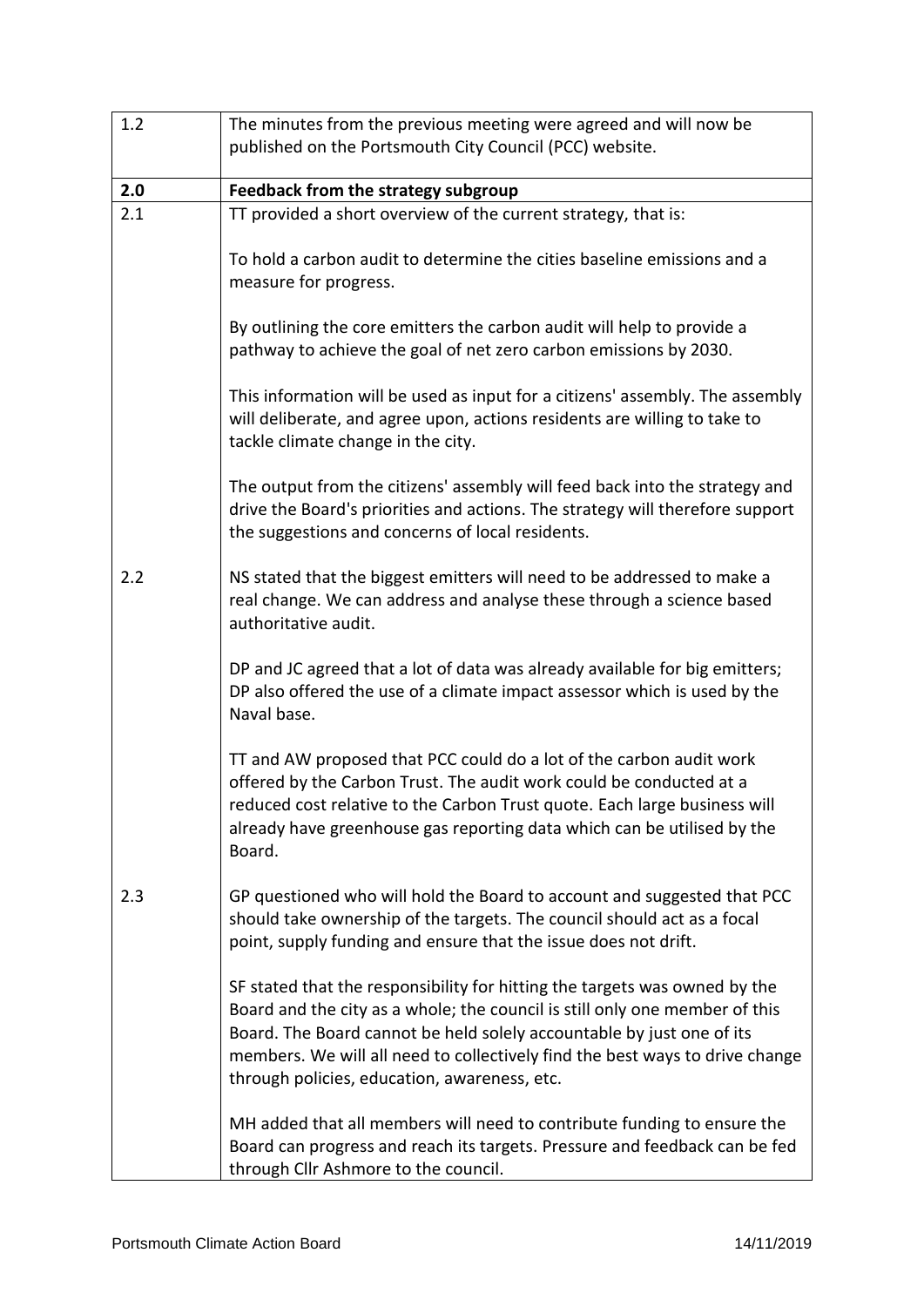|                    | NS further suggested that the consequence of not reaching our goals will<br>be reputational damage for businesses; this will act as an incentive in and<br>of itself. The Board can put pressure on organisations, like the council, to<br>ensure that the targets are met.<br>KN agreed that we will need to determine who allocates and controls the |
|--------------------|--------------------------------------------------------------------------------------------------------------------------------------------------------------------------------------------------------------------------------------------------------------------------------------------------------------------------------------------------------|
|                    | budget; although this will need to be discussed once the strategy is further<br>developed.                                                                                                                                                                                                                                                             |
| <b>Conclusions</b> |                                                                                                                                                                                                                                                                                                                                                        |
| 2.4                | Before committing to fund a carbon audit from the Carbon Trust it will be<br>prudent to consider what work can be conducted by officers at Portsmouth<br>City Council.                                                                                                                                                                                 |
| 2.5                | Portsmouth City Council cannot be held solely responsible for the progress<br>and actions of the Board. Each member has a responsibility to work<br>towards the Boards goals and objectives.                                                                                                                                                           |
| 2.6                | The Board will need to discuss who is ultimately responsible for the budget<br>once a strategy has been further developed.                                                                                                                                                                                                                             |
| <b>Actions</b>     |                                                                                                                                                                                                                                                                                                                                                        |
| 2.7                | TT to upload the meeting minutes to the Portsmouth City Council website.                                                                                                                                                                                                                                                                               |
| 2.8                | TT to look into how the carbon audit should be conducted.                                                                                                                                                                                                                                                                                              |
| 2.9                | TT to request that each Board member supply and share their greenhouse<br>gas (GHG) emission reports with the aim of collating and evaluating the<br>data.                                                                                                                                                                                             |
| 3.0                | Feedback from the identity and branding subgroup                                                                                                                                                                                                                                                                                                       |
| 3.1                | NS reported that the subgroup will be holding a public competition for the<br>design of the Board's logo. This exercise will act as an initial outreach<br>exercise and drive public engagement with the Board.                                                                                                                                        |
| 3.2                | HTM proposed that a prize should be offered for the winning entry. This<br>will incentivise groups, like students, to submit entries.                                                                                                                                                                                                                  |
| 3.3                | RR stated that it will be worth ensuring that the rights and legality of using<br>the logo are outlined before the competition is conducted.                                                                                                                                                                                                           |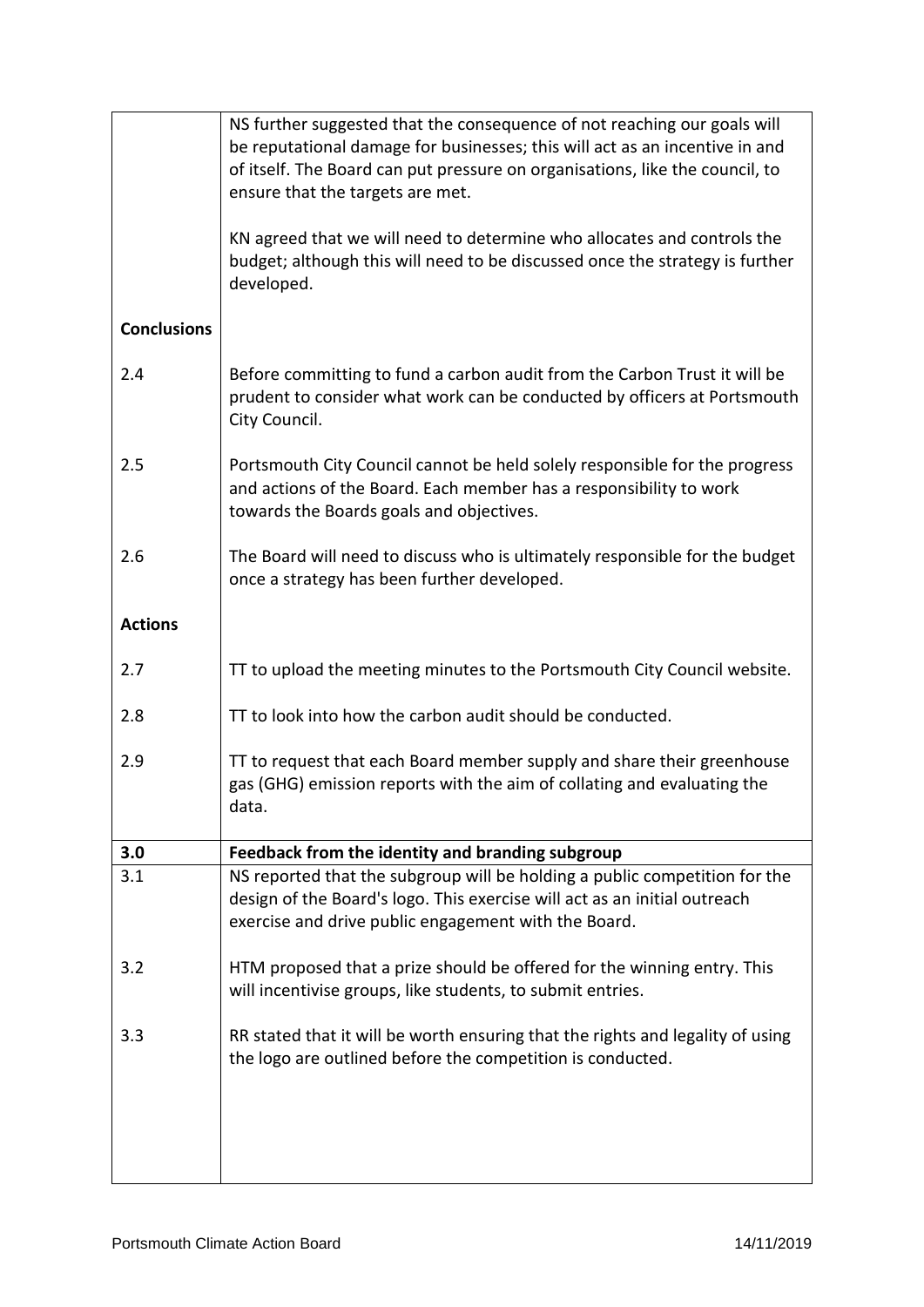| <b>Conclusions</b> |                                                                                                                                                                                                                                                                                                                                                                                             |
|--------------------|---------------------------------------------------------------------------------------------------------------------------------------------------------------------------------------------------------------------------------------------------------------------------------------------------------------------------------------------------------------------------------------------|
| 3.4                | The subgroup will continue to progress on the development of a<br>competition to determine the logo.                                                                                                                                                                                                                                                                                        |
| 3.5                | The subgroup will need to consider a prize to incentivise entries from<br>members of the public.                                                                                                                                                                                                                                                                                            |
| <b>Actions</b>     |                                                                                                                                                                                                                                                                                                                                                                                             |
| 3.6                | All subgroup members to look at incentivising entries for the logo<br>competition.                                                                                                                                                                                                                                                                                                          |
| 3.7                | TT to ensure the correct copyright procedures are followed for the logo<br>competition.                                                                                                                                                                                                                                                                                                     |
| 4.0                | <b>Feedback from the event subgroup</b>                                                                                                                                                                                                                                                                                                                                                     |
| 4.1                | HTM reported that the subgroup decided a November launch event would<br>be too early to organise. The event is now planned to happen early next<br>year with the venue to be decided. The launch event will provide a market<br>place for businesses to demonstrate what green initiatives they are<br>conducting.                                                                          |
| 4.2                | HTM noted that there is an opportunity for the Board to provide<br>representation at a University of Portsmouth event for student societies<br>and local businesses on 2 <sup>nd</sup> December 2019.                                                                                                                                                                                       |
| 4.3                | It was discussed that that there should be two events, one event for larger<br>businesses and separate smaller events for residents and small businesses.<br>NS further suggested that the small launch event and community events be<br>combined for efficiency.                                                                                                                           |
| 4.4                | KN and SL proposed that the representation of young people can be<br>progressed by working with the Council of Portsmouth Students (COPS).<br>COPS has connections with both Portsmouth City Council and head<br>teachers across the city. There are approximately 100-200 members of<br>COPS with a committee of 10-20 members; the organisation was setup by<br>Unloc (www.unloc.org.uk). |
| <b>Conclusions</b> |                                                                                                                                                                                                                                                                                                                                                                                             |
| 4.5                | The subgroup will find a venue with suitable transport links, for instance<br>the Guildhall.                                                                                                                                                                                                                                                                                                |
| 4.6                | There will be a launch event for businesses and further smaller community<br>events for residents and small businesses.                                                                                                                                                                                                                                                                     |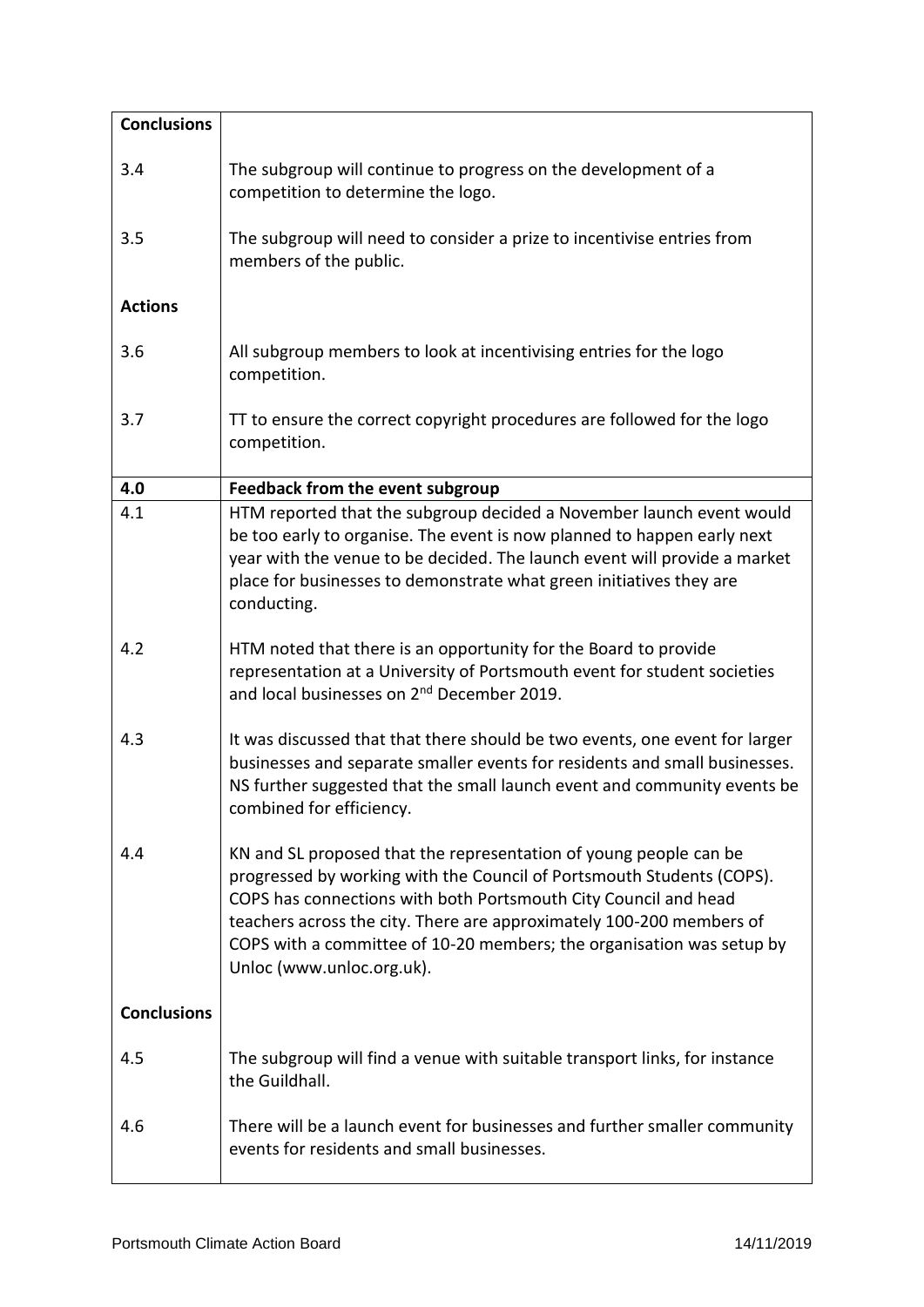| 4.7                | The Board will work with COPs to provide representation for young people.                                                                                                                                                                                      |
|--------------------|----------------------------------------------------------------------------------------------------------------------------------------------------------------------------------------------------------------------------------------------------------------|
| <b>Actions</b>     |                                                                                                                                                                                                                                                                |
| 4.8                | All subgroup members to look into venues for the event.                                                                                                                                                                                                        |
| 4.9                | All subgroup members to create content for the events which can be<br>reused at other established events.                                                                                                                                                      |
| 4.10               | TT to arrange a meeting with COPs.                                                                                                                                                                                                                             |
| 5.0                | Update by TT on the Lottery Climate Action Fund                                                                                                                                                                                                                |
| 5.1                | TT presented information on the new Lottery Climate Action Fund. The<br>application process is being progressed through meetings with other local<br>groups including The Wildlife Trust, Extinction Rebellion, Friends of the<br>Earth and local councillors. |
| 5.2                | TT noted that these are the early stages of the application, the deadline for<br>the application is Wednesday 18th December 2019 and the final proposal<br>Friday 27th March 2020.                                                                             |
| <b>Conclusions</b> |                                                                                                                                                                                                                                                                |
| 5.3                | Board members will work with other organisations to progress with the<br>funding application.                                                                                                                                                                  |
| <b>Actions</b>     |                                                                                                                                                                                                                                                                |
| 5.4                | TT will further update on the progress of the funding application at the next<br>Board meeting.                                                                                                                                                                |
| 6.0                | Update by MS and AW on PCC's Home Energy and Water Strategy                                                                                                                                                                                                    |
| 6.1                | MS and AW presented the new PCC Home Energy and Water Strategy,<br>which is currently in a period of consultation.                                                                                                                                             |
| 6.2                | While the strategy is aiming for a net reduction in carbon emissions it was<br>argued that the strategy will not go far enough to reach carbon neutrality<br>by 2030.                                                                                          |
| 6.3                | It was agreed by AW and MS that it would be preferable for the strategy to<br>achieve net zero carbon emissions. However, funding is not available to<br>take the radical action required to guarantee the strategy is carbon neutral.                         |
| 6.4                | To ensure funding there will need to be a monumental shift in policy from<br>central government.                                                                                                                                                               |